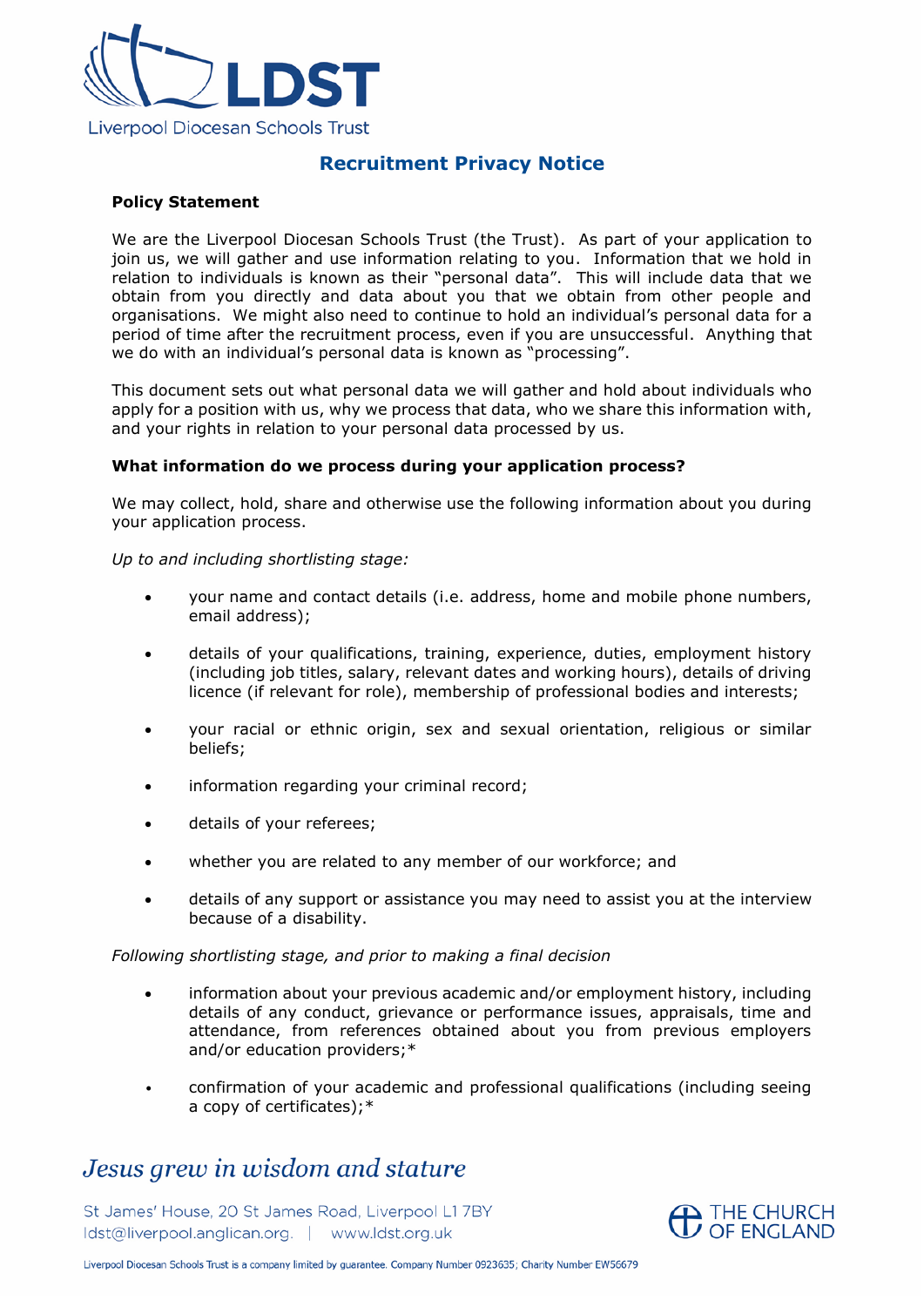- information via the DBS process, regarding your criminal record, in criminal records certificates (CRCs) and enhanced criminal records certificates (ECRCs), whether you are barred from working in regulated activity;\*
- your nationality and immigration status and information from related documents, such as your passport or other identification and immigration information;\*
- medical check to indicate fitness to work;\*
- a copy of your driving licence (or other appropriate documentation as listed on the Home Office list);\*
- if you are a teacher, we will check the National College of Teaching and Leadership ("NCTL") Teachers Services about your teacher status, whether you are subject to a prohibition from teaching order and any other relevant checks (for example Section 128 direction for management posts and EEA teacher sanctions);<sup>\*</sup> and
- equal opportunities' monitoring data.

You are required (by law or in order to enter into your contract of employment) to provide the categories of information marked (\*) above to us to enable us to verify your right to work and suitability for the position. Without providing us with this information, or if the information is not satisfactory, then we will not be able to proceed with any offer of employment.

If you are employed by us, the information we collect may be included on our Single Central Record. In this scenario, a further privacy notice in relation to data we collect, process, hold and share about you during your time with us, will be issued to you.

## **Where do we get information from about during your application process?**

Depending on the position that you have applied for, we may collect this information from you, your referees (details of whom you will have provided), your education provider, any relevant professional body, the Disclosure and Barring Service (DBS), NCTL and the Home Office, during the recruitment process.

## **Why do we use this information?**

We will process your personal data during your application process for the purpose of complying with legal obligations, carrying out tasks which are in the public interest, and taking steps with a view to entering into an employment contract with you. This includes:

- to assess your suitability for the role you are applying for;
- to take steps to enter into a contract with you;
- to check that you are eligible to work in the United Kingdom or that you are not prohibited from teaching; and
- so that we are able to monitor applications for posts in the school to ensure that we are fulfilling our obligations under the public sector equality duty under the Equality Act 2010.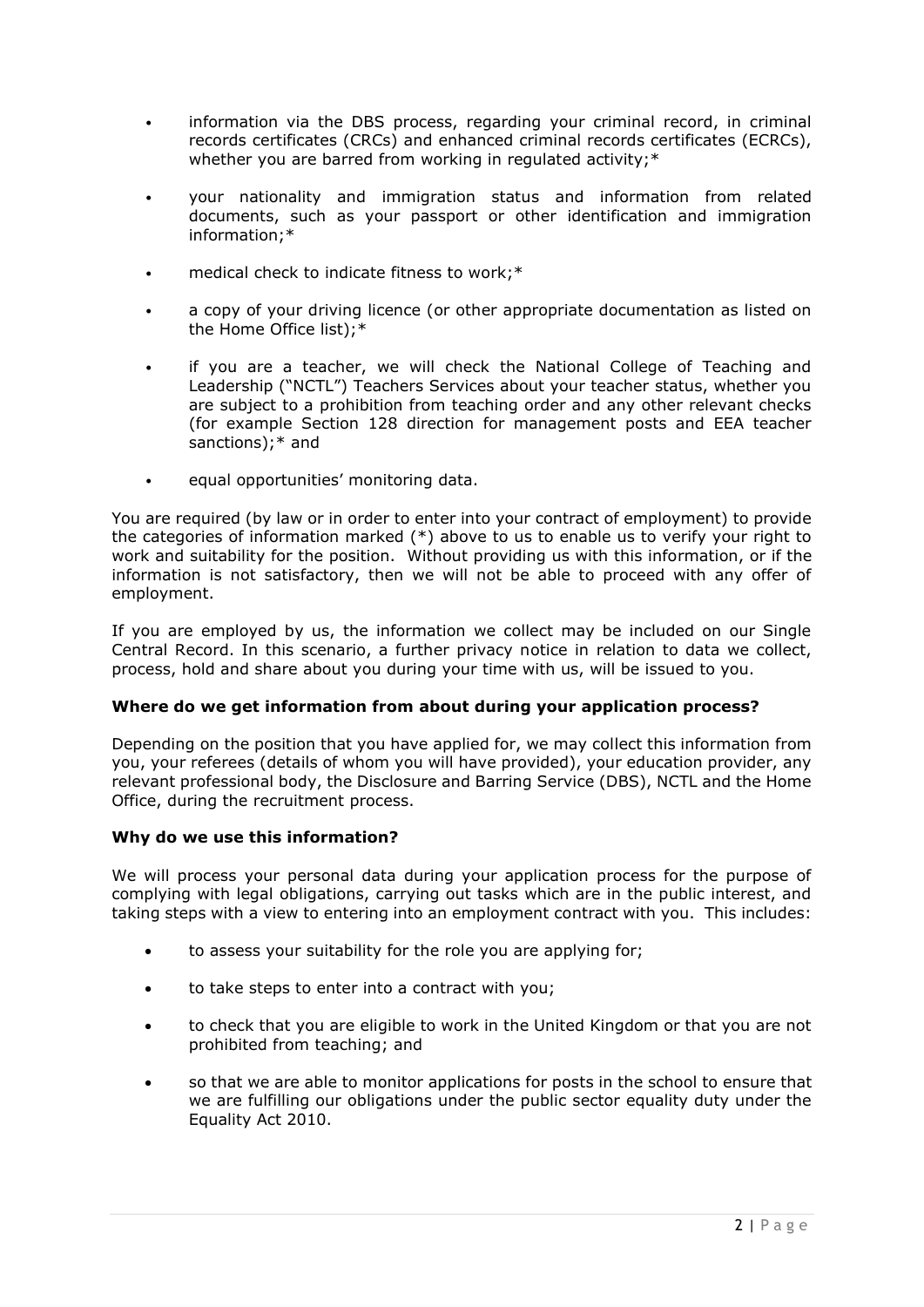## **How long will we hold information in relation to your application?**

We will hold information relating to your application only for as long as necessary. If you are successful then how long we need to hold on to any information will depend on type of information. For further detail please see our Records Management Policy.

If you are unsuccessful we will hold your personal data only for six months, after which time it is securely deleted.

## **Who will we share information with about your application?**

We will not share information gathered during your application process with third parties, other than professional advisors such as legal and HR advisors.

We will also share contact information about you when required to do so for NHS Test and Trace (the information shared is done so in the interests of public Health).

## **Rights in relation to your personal data**

All individuals have the right to request access to personal data that we hold about them. To make a request for access to their personal data, individuals should contact either the school's Designated Data Protection Lead or the Trust's Data Protection Officer (see contact information).

Please also refer to our Data Protection Policy for further details on making requests for access to personal data.

Individuals also have the right, in certain circumstances, to:

- Object to the processing of their personal data
- Have inaccurate or incomplete personal data about them rectified
- Restrict processing of their personal data
- Object to the making of decisions about them taken by automated means
- Have your data transferred to another organisation
- Claim compensation for damage caused by a breach of their data protection rights

If an individual wants to exercise any of these rights then they should contact the school's Designated Data Protection Lead or the Trust's Data Protection Officer (see contact information). The law does not oblige the Trust to comply with all requests. If the Trust does not intend to comply with the request then the individual will be notified of the reasons why in writing.

## **Concerns**

If an individual has any concerns about how we are using their personal data then we ask that they contact the school's Designated Data Protection Lead or the Trust's Data Protection Officer (see contact information). However an individual can contact the Information Commissioner's Office should they consider this to be necessary, at [https://ico.org.uk/concerns/.](https://ico.org.uk/concerns/)